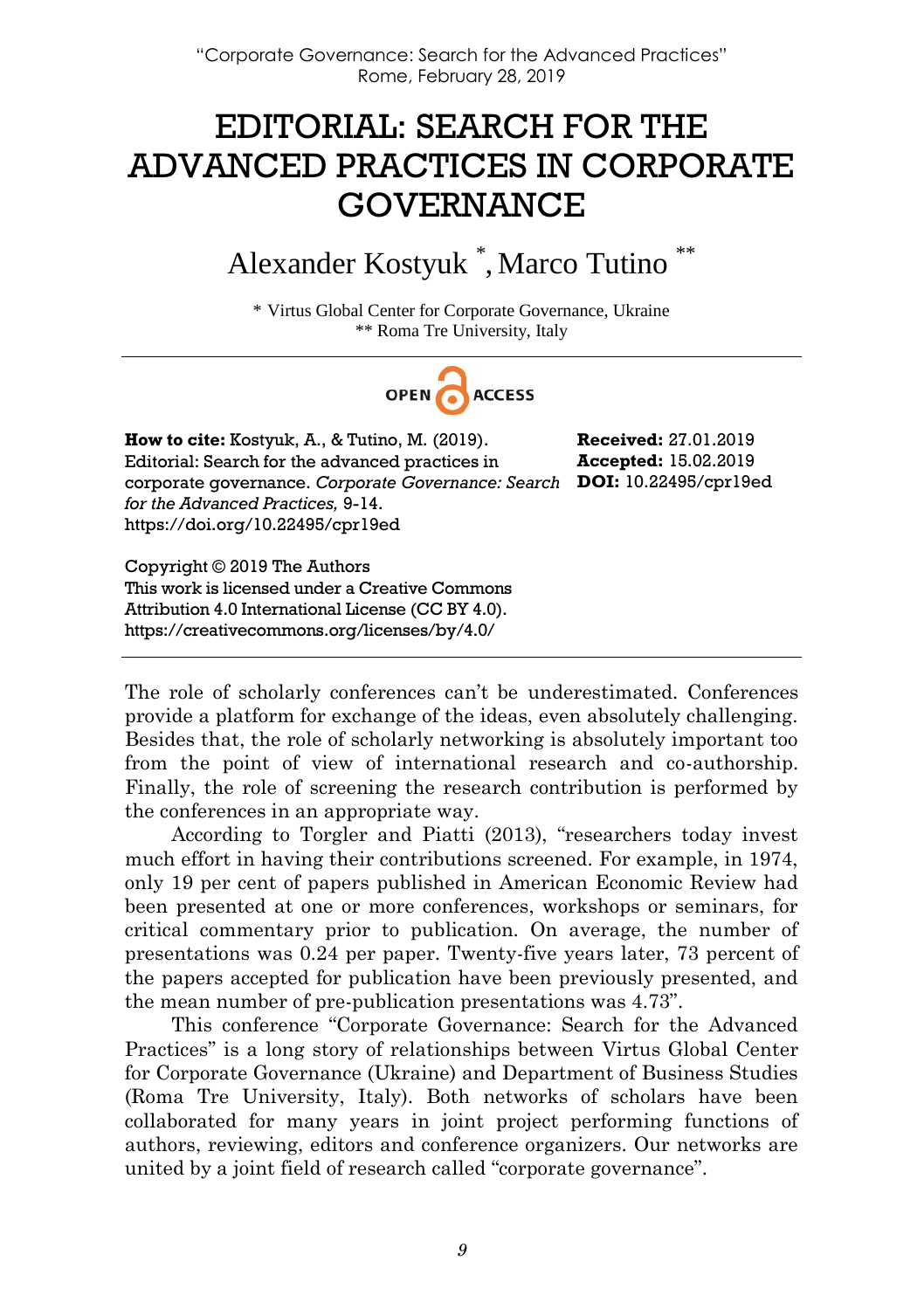Corporate governance as an issue to research, has been considered by authors of these proceedings from the most relevant and up-to-date aspects. The range of these aspects derives from both widely known and specific mechanisms of corporate governance. A scholarly contribution to the fundamentals of corporate governance has been made by authors of these proceedings through cross-cultural analysis of corporate governance mechanisms and cross-disciplinary research related to corporate governance. The above mentioned two features of corporate governance research are the most important to increase its relevance (Lagasio, 2018; Kostyuk, Mozghovyi & Govorun, 2018; Boubaker & Nguyen, 2014; Mostovicz, Kakabadse & Kakabadse, 2011; Young & Thyil, 2008; Dühnfort, Klein & Lampenius, 2008; López-Iturriaga & Hoffmann, 2005).

Some corporate governance mechanisms are in the mainstream of corporate governance research. One of these mechanisms is the board of directors. Authors of these proceedings considered this mechanism of corporate governance from various insights. It was an insight linked to corporate law, board diversity, directors' liabilities, etc. The authors of these proceedings contributed to the previous literature in this field of research (Duppati, Scrimgeour & Sune, 2018; Kostyuk & Barros, 2018; Adams, de Haan, Terjesen & van Ees, 2015; Shehata, 2013; Davidson & Rowe, 2004; Hansmann & Kraakman, 2001).

With reference to the conference proceedings we see that corporate law becomes a very critical issue to research corporate governance from the point of view of the board of directors practices, investor protection, minority shareholders' rights, etc. We expect that the corporate law relevance evidences about a growing demand from the main corporate governance actors including shareholders, directors, executive management, regulators and society in a whole in the way of fixing their role and expected benefits. This goes in the line of the previous research by Rija (2018), Thiele, Busse and Prigge (2018), Kirkbride, Letza, Smallman (2009), Young (2008), Goo and Weber (2003), Agrawal and Mandelker (1990).

Corporate social responsibility and sustainability issues have been under research of scholars who contributed to these conference proceedings. It was interesting to conclude that corporate social responsibility are sustainability issues have been explored by from the point of view of various aspects such as CSR and family firms, CSR and company performance, sustainability and regional economic development. Authors of conference proceedings contributed to the research by Puaschunder (2018), Famiyeh (2017), Bowerman and Sharma (2016), Carini and Chiaf (2015), Aguinis and Glavas (2012), Ponssard, Plihon and Zarlowski (2005).

Since 1932, when the fundamental book coauthored by A. Berle and G. Means had been published (Berle & Means, 1932), the issue of corporate ownership and control has been considered by many scholars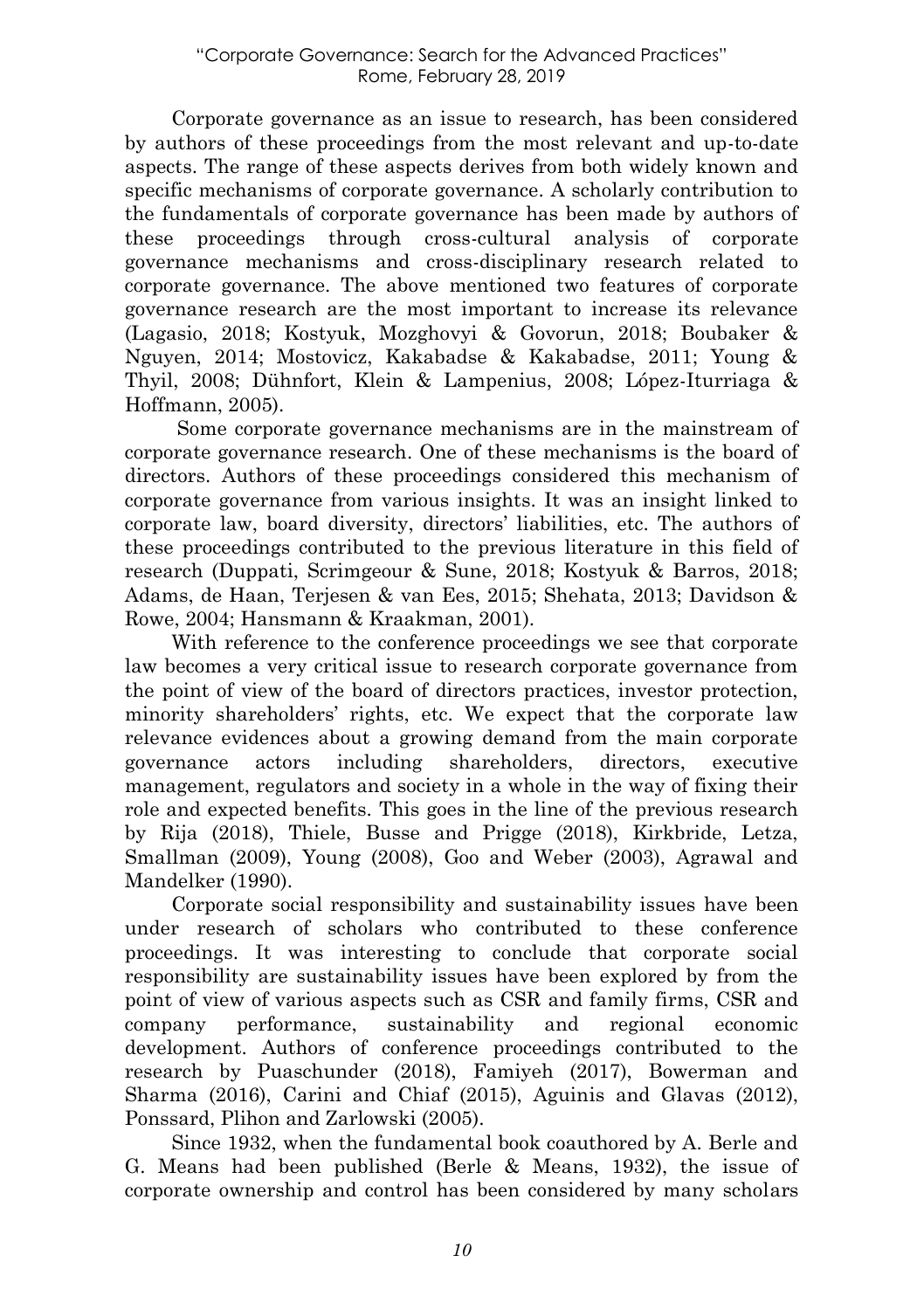worldwide. Despite the obvious progress in this field of research during more than 85 years (Claessens & Yurtoglu, 2013; Aggarwal, Erel, Ferreira & Matos, 2011; Ruan, Tian & Ma, 2009; Chapelle, 2004; Claessens, Djankov & Lang, 2000; Demsetz, 1983), corporate ownership and control is still actively researched. Authors of these conference proceedings succeeded in the way to contribute to corporate ownership and control in sport industry, the type of ownership, and company performance. We would like to focus attention toward an industrial outlook in the research related to corporate ownership and control. This point of view has been support by scholars in their previous papers (Wilson, Plumley & Ramchandani, 2013; Baur & McKeating, 2011; Rogers, Dami, de Sousa Ribeiro, & de Sousa, 2008; Carvalhal da Silva, Câmara Leal, 2006; McMaster, 1997).

Corporate governance in financial companies is quite complex issue to research because of a lot of specifics delivering by the industry. At the same time the authors of conference proceedings attempted to get to this complex issue through using a sophisticated approach and considering many interesting aspects. Thus, such complex issues as corporate governance in Islamic banks, mergers and acquisition of banks, corporate governance and risk management in banks, executive compensation in banks have been investigated by scholars contributed to the conference proceedings. This contribution was valuable to the previous research in this field (Harada, 2018; Iswaissi, & Falahati, 2017; Arouri, Hossain & Muttakin, 2011; Maingot & Zeghal, 2008; Barako & Tower, 2007).

Risk management, reporting and auditing as interlinked issues have been intensively researched by authors of these proceedings too. These issues still need more contribution from scholars worldwide to provide more sustainability to the companies in various industries. Researching in these interlinked issues requires new methods and research frameworks to secure very reliable results. Some of previous papers have been actually contributive in this way (Kleinow & Horsch, 2014; Murase, Numata & Takeda, 2013; Laurens, 2012; Moro Visconti, 2011). At the same time, these conference proceedings got through with its' own relevance and contribution.

## **References**

- 1. Adams, R. B., de Haan, J., Terjesen, S., & van Ees, H. (2015). Board diversity: Moving the field forward. *Corporate Governance: An International Review, 23(2),* 77-82. https://doi.org/10.1111/corg.12106
- 2. Aggarwal, R., Erel, I., Ferreira, M., & Matos, P. (2011). Does governance travel around the world? Evidence from institutional investors. *Journal of Financial Economics, 100(1),* 154-181. https://doi.org/10.1016/j.jfineco. 2010.10.018
- 3. Agrawal, A., & Mandelker, G. N. (1990). Large shareholders and the monitoring of managers: The case of antitakeover charter amendments. *Journal of Financial Quantitative Analysis, 25(2),* 143-161. https://doi. org/10.2307/2330821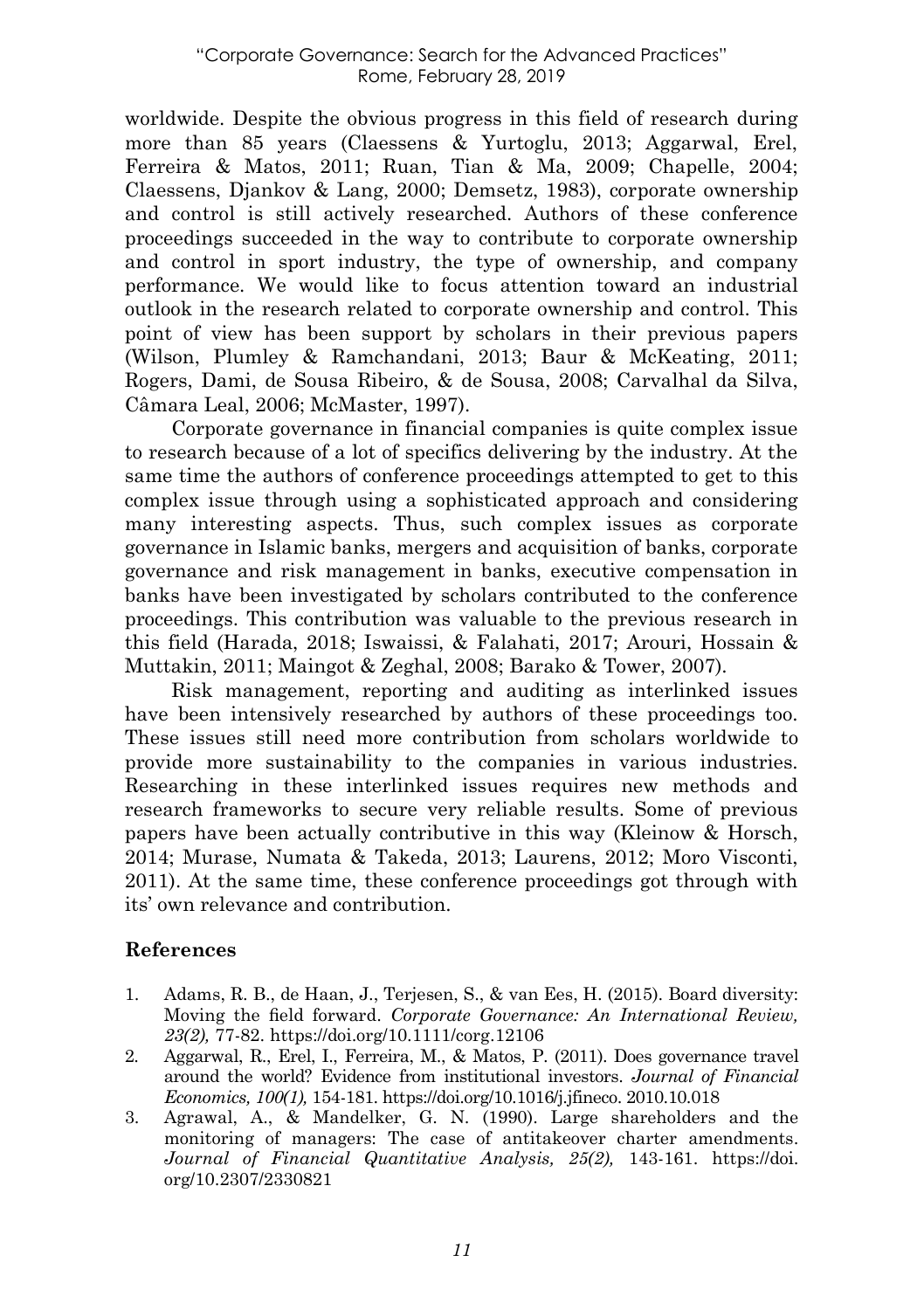## "Corporate Governance: Search for the Advanced Practices" Rome, February 28, 2019

- 4. Aguinis, H., & Glavas, A. (2012). What we know and don't know about corporate social responsibility: A review and research agenda. *Journal of Management, 38,* 932-968. https://doi.org/10.1177/0149206311436079
- 5. Arouri, H., Hossain, M., & Muttakin, M. B. (2011). Ownership structure, corporate governance and bank performance: Evidence from GCC countries. *Corporate Ownership & Control, 8(4-3),* 365-372. https://doi.org/ 10.22495/cocv8i4c3art5
- 6. Barako, D. G., & Tower, G. (2007). Corporate governance and bank performance: Does ownership matter? Evidence from the Kenyan banking sector. *Corporate Ownership & Control, 4(2),* 133-144. https://doi.org /10.22495/cocv4i2p13
- 7. Baur, D. G., & McKeating, C. (2011). Do football clubs benefit from initial public offerings. *International Journal of Sport Finance, 6(1),* 40-59.
- 8. Berle, A., & Means, G. (1932). *The modern corporation and private property.* New York, NY: Macmillan.
- 9. Boubaker, S., Nguyen, D. K. (2014). *Corporate governance in emerging markets: Theories, practices and cases.* Springer Science & Business Media. https://doi.org/10.1007/978-3-642-44955-0
- 10. Bowerman, S., & Sharma, U. (2016). The effect of corporate social responsibility disclosures on share prices in Japan and the UK. *Corporate Ownership & Control, 13(2-1),* 202-216. https://doi.org/10.22495/cocv13i2 c1p2
- 11. Carini, C., & Chiaf, E. (2015). The relationship between annual and sustainability, environmental and social reports. *Corporate Ownership & Control, 13(1-9)*, 979-993. https://doi.org/10.22495/cocv13i1c9p2
- 12. Carvalhal da Silva, A. L., & Câmara Leal, R. P. (2006). Ownership, control, valuation and performance of Brazilian corporations. *Corporate Ownership & Control, 4(1-2),* 300-308[. https://doi.org/10.22495/cocv4i1c2p6](http://dx.doi.org/10.22495/cocv4i1c2p6)
- 13. Chapelle, A. (2004). Separation between ownership and control: Where do we stand? *Corporate Ownership & Control, 2(2), 91-101.* https://doi.org/10.22495/ cocv2i2p8
- 14. Claessens, S., & Yurtoglu, B. (2013). Corporate governance in emerging markets: A survey. *Emerging Markets Review, 15,* 1-33. https://doi.org/10.10 16/j.ememar.2012.03.002
- 15. Claessens, S., Djankov, S., & Lang, L. (2000). The separation of ownership and control in East Asian corporation. *Journal of Financial Economics, 58(1/2),* 81-112. https://doi.org/10.1016/S0304-405X(00)0006 7-2
- 16. Davidson, W. N., & Rowe, W. (2004). Intertemporal endogeneity in board composition and financial performance. *Corporate Ownership & Control, 1(4)*, 49-60. https://doi.org/10.22495/cocv1i4p4
- 17. Demsetz, H. (1983). The structure of ownership and the theory of the firm. *Journal of Law and Economics, 26(2),* 375-390. https://doi.org/10.1086/467041
- 18. Dühnfort, A. M., Klein, C., & Lampenius, N. (2008). Theoretical foundations of corporate governance revisited: A critical review. *Corporate Ownership & Control, 6(2-4)*, 424-433. https://doi.org/10.22495/cocv6i2c4p1
- 19. Duppati, G. R., Scrimgeour, F., & Sune, A. (2018). Relevance of corporate boards in driving performance in the period that covers financial crisis. *Corporate Governance: The International Journal of Business in Society.* https://doi.org/10.1108/CG-11-2016-0204
- 20. Famiyeh, S. (2017). Corporate social responsibility and firm's performance: Empirical evidence. *Social Responsibility Journal, 13(2),* 390-406. https://doi. org/10.1108/SRJ-04-2016-0049
- 21. Goo, S. H., & Weber, R. H. (2003). The expropriation game: Minority shareholders' protection. *Hong Kong Law Journal, 33(1),* 71-98.
- 22. Hansmann, H., & Kraakman, R. (2001). The end of history for corporate law. *Georgetown Law Journal, 89,* 439‐468.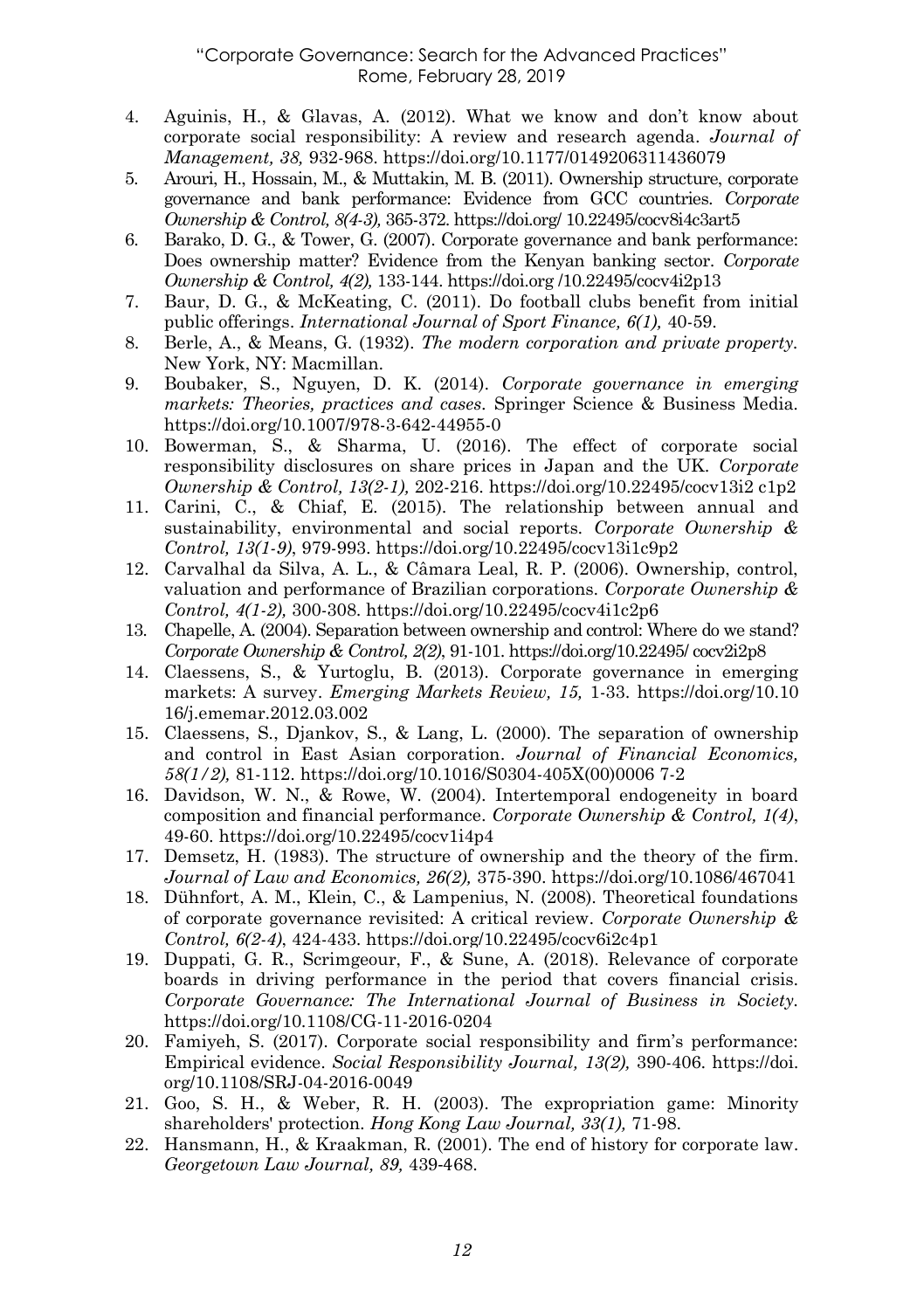- 23. Harada, K. (2018). Pre- and post-merger performances of Shinkin banks in Japan. *Corporate Governance and Sustainability Review, 2(2),* 13-29. https://doi.org/10.22495/cgsrv2i2p2
- 24. Iswaissi, H., & Falahati, K. (2017). Challenges to corporate governance practices: Case study of Libyan commercial banks. *Corporate Governance and Sustainability Review, 1(1)*, 33-41. https://doi.org/10.22495/cgsrv1i1p3
- 25. Kirkbride, J., Letza, S., & Smallman, C. (2009). Minority shareholders and corporate governance: Reflections on the derivative action in the UK, the USA and in China. *International Journal of Law and Management, 51(4),* 206-219. https://doi.org/10.1108/17542430910974031
- 26. Kleinow, J., & Horsch, A. (2014). The impact of state guarantees on banks' ratings and risk behaviour. *Journal of Governance and Regulation, 3(1)*, 42- 57. https://doi.org/10.22495/jgr\_v3\_i1\_p3
- 27. Kostyuk, A., & Barros, V. (2018). Corporate governance and company performance: Exploring the challenging issues. *Corporate Governance and Organizational Behavior Review, 2(2),* 25-31. https://doi.org/10.22495/cgobr \_v2\_i2\_p3
- 28. Kostyuk, A., Mozghovyi, Y., & Govorun, D. (2018). Corporate governance, ownership and control: A review of recent scholarly research. *Corporate Board: Role, Duties and Composition, 14(1),* 50-56. https://doi.org/10.224 95/cbv14i1art4
- 29. Lagasio, V. (2018). Corporate governance in banks: Systematic literature review and meta-analysis. *Corporate Ownership & Control, 16(1-1)*, 113-126. https://doi.org/10.22495/cocv16i1c1art1
- 30. Laurens, F. (2012). Basel III and prudent risk management in banking: Continuing the cycle of fixing past crises. R*isk Governance and Control: Financial Markets & Institutions, 2(3)*, 17-22. https://doi.org/10.2 2495/rgcv2i3art1
- 31. López-Iturriaga, F. J., & Hoffmann, P. S. (2005). Earnings management and internal mechanisms of corporate governance: Empirical evidence from Chilean firms. *Corporate Ownership & Control, 3(1)*, 17-29. https://doi.org/10. 22495/cocv3i1p2
- 32. Maingot, M., & Zeghal, D. (2008). An analysis of corporate governance information disclosure by Canadian banks. *Corporate Ownership & Control, 5(2-1)*, 225-236. https://doi.org/10.22495/cocv5i2c1p7
- 33. McMaster, R. (1997). The market for corporate control in professional football: Is there an agency problem. *Economic Affairs, Institute of Economic Affairs, 17(3),* 25-29. https://doi.org/10.1111/1468-0270.00038
- 34. Moro Visconti, R. (2011). Global recession and microfinance risk governance in developing countries. *Risk Governance and Control: Financial Markets & Institutions, 1(3)*, 17-30. https://doi.org/10.22495/rgcv1i3art2
- 35. Mostovicz, E. I., Kakabadse, N. K., & Kakabadse, A. (2011). Corporate governance: Quo vadis? *Corporate Governance: The international journal of business in society, 11(5),* 613-626. https://doi.org/10.1108/147207011111 77019
- 36. Murase, H., Numata, S., & Takeda, F. (2013). Reputation of low-quality big 4 and non-big 4 auditors: Evidence from auditor switches of former Chuoaoyama clients. *Journal of Governance and Regulation, 2(2),* 7-23. https://doi.org/10.22495/jgr\_v2\_i2\_p1
- 37. Ponssard, J. P., Plihon, D., & Zarlowski, P. (2005). Towards a convergence of the shareholder and stakeholder models. *Corporate Ownership & Control, 2(3)*, 11-18. https://doi.org/10.22495/cocv2i3p1
- 38. Puaschunder, J. M. (2018). Intergenerational leadership: An extension of contemporary corporate social responsibility models. *Corporate Governance and Organizational Behavior Review, 2(1),* 7-17. https://doi.org/10.22495/cgobr \_v2\_i1\_p1
- 39. Rija, M. (2018). Responsibility and role of internal and external statutory auditors in extraordinary operations. *Corporate Ownership & Control, 15(3),* 66-79. https://doi.org/10.22495/cocv15i3art6